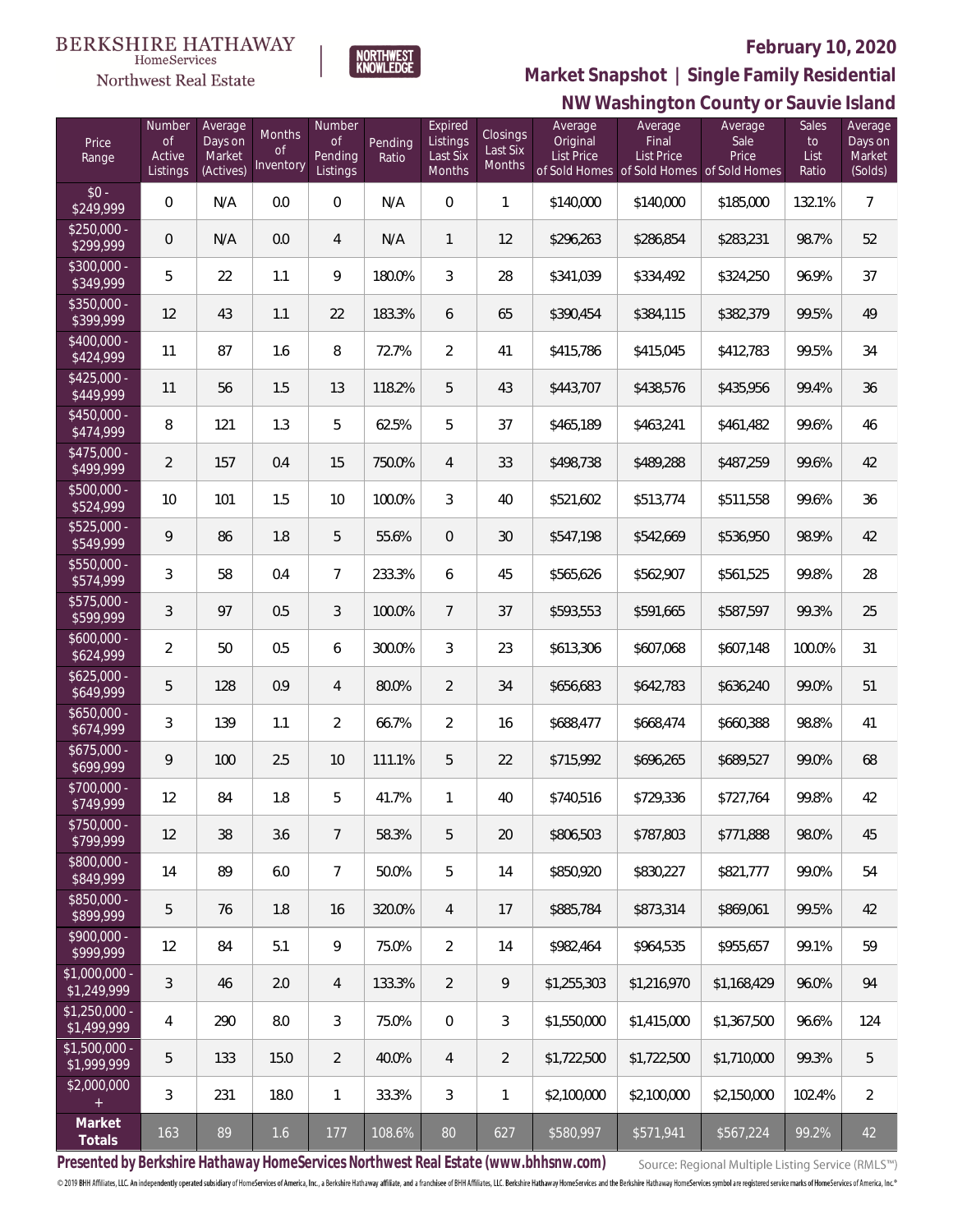

**NORTHWEST**<br>KNOWLEDGE

Northwest Real Estate

**Market Snapshot | Single Family Residential**

**Beaverton, Aloha**

| Price<br>Range            | Number<br>of<br>Active<br>Listings | Average<br>Days on<br>Market<br>(Actives) | Months<br>Οf<br>Inventory | Number<br>Οf<br>Pending<br>Listings | Pending<br>Ratio | Expired<br>Listings<br>Last Six<br>Months | Closings<br>Last Six<br>Months | Average<br>Original<br><b>List Price</b> | Average<br>Final<br>List Price<br>of Sold Homes of Sold Homes of Sold Homes | Average<br>Sale<br>Price | Sales<br>to<br>List<br>Ratio | Average<br>Days on<br>Market<br>(Solds) |
|---------------------------|------------------------------------|-------------------------------------------|---------------------------|-------------------------------------|------------------|-------------------------------------------|--------------------------------|------------------------------------------|-----------------------------------------------------------------------------|--------------------------|------------------------------|-----------------------------------------|
| $$0 -$<br>\$274,999       | 1                                  | $\overline{0}$                            | 0.2                       | 8                                   | 800.0%           | 1                                         | 29                             | \$263,359                                | \$259,806                                                                   | \$255,055                | 98.2%                        | 32                                      |
| $$275,000 -$<br>\$299,999 | $\overline{7}$                     | 52                                        | 1.0                       | 8                                   | 114.3%           | 6                                         | 44                             | \$296,276                                | \$290,478                                                                   | \$287,690                | 99.0%                        | 43                                      |
| $$300,000 -$<br>\$324,999 | 3                                  | 10                                        | 0.4                       | 13                                  | 433.3%           | 6                                         | 49                             | \$314,260                                | \$311,703                                                                   | \$311,982                | 100.1%                       | 22                                      |
| $$325,000 -$<br>\$349,999 | 8                                  | 17                                        | 0.5                       | 25                                  | 312.5%           | 8                                         | 99                             | \$339,521                                | \$337,106                                                                   | \$336,514                | 99.8%                        | 22                                      |
| \$350,000 -<br>\$374,999  | 12                                 | 26                                        | 0.7                       | 16                                  | 133.3%           | 10                                        | 97                             | \$367,348                                | \$360,437                                                                   | \$362,101                | 100.5%                       | 30                                      |
| $$375,000 -$<br>\$399,999 | 17                                 | 48                                        | 0.8                       | 24                                  | 141.2%           | 13                                        | 133                            | \$395,509                                | \$388,620                                                                   | \$385,909                | 99.3%                        | 36                                      |
| \$400,000 -<br>\$424,999  | 13                                 | 66                                        | 0.7                       | 22                                  | 169.2%           | $\overline{4}$                            | 108                            | \$416,201                                | \$410,942                                                                   | \$411,015                | 100.0%                       | 34                                      |
| $$425,000 -$<br>\$449,999 | 12                                 | 33                                        | 0.8                       | 37                                  | 308.3%           | $\overline{4}$                            | 95                             | \$441,224                                | \$436,070                                                                   | \$434,278                | 99.6%                        | 28                                      |
| $$450,000 -$<br>\$474,999 | 5                                  | 21                                        | 0.5                       | 15                                  | 300.0%           | 8                                         | 65                             | \$469,609                                | \$462,363                                                                   | \$460,714                | 99.6%                        | 37                                      |
| $$475,000 -$<br>\$499,999 | 16                                 | 76                                        | 1.6                       | 14                                  | 87.5%            | $\overline{7}$                            | 60                             | \$499,188                                | \$489,658                                                                   | \$486,853                | 99.4%                        | 36                                      |
| \$500,000 -<br>\$524,999  | 8                                  | 67                                        | 0.8                       | $\overline{7}$                      | 87.5%            | 5                                         | 61                             | \$524,584                                | \$516,517                                                                   | \$510,987                | 98.9%                        | 45                                      |
| \$525,000 -<br>\$549,999  | 8                                  | 68                                        | 1.1                       | 13                                  | 162.5%           | $7\phantom{.0}$                           | 44                             | \$545,855                                | \$537,057                                                                   | \$535,692                | 99.7%                        | 62                                      |
| \$550,000 -<br>\$574,999  | 18                                 | 59                                        | 3.0                       | 9                                   | 50.0%            | 6                                         | 36                             | \$570,481                                | \$567,810                                                                   | \$564,112                | 99.3%                        | 59                                      |
| $$575,000 -$<br>\$599,999 | 10                                 | 22                                        | 1.6                       | 14                                  | 140.0%           | $\overline{4}$                            | 38                             | \$597,110                                | \$590,968                                                                   | \$584,220                | 98.9%                        | 42                                      |
| $$600,000 -$<br>\$624,999 | 6                                  | 126                                       | 1.9                       | 5                                   | 83.3%            | 4                                         | 19                             | \$618,370                                | \$611,720                                                                   | \$610,306                | 99.8%                        | 58                                      |
| $$625,000 -$<br>\$649,999 | 8                                  | 87                                        | 5.3                       | $\overline{2}$                      | 25.0%            | $\overline{0}$                            | 9                              | \$640,306                                | \$640,306                                                                   | \$640,306                | 100.0%                       | 42                                      |
| $$650,000 -$<br>\$674,999 | 3                                  | 97                                        | 3.0                       | $\overline{2}$                      | 66.7%            | $\mathbf{0}$                              | 6                              | \$671,608                                | \$665,775                                                                   | \$662,240                | 99.5%                        | 65                                      |
| $$675,000 -$<br>\$699,999 | 13                                 | 79                                        | 7.8                       | 6                                   | 46.2%            | 3                                         | 10                             | \$689,139                                | \$686,739                                                                   | \$682,249                | 99.3%                        | 45                                      |
| $$700,000 -$<br>\$724,999 | 1                                  | 61                                        | 2.0                       | 5                                   | 500.0%           | $\mathbf{0}$                              | 3                              | \$708,295                                | \$694,962                                                                   | \$703,202                | 101.2%                       | 139                                     |
| $$725,000 -$<br>\$749,999 | 3                                  | 136                                       | 2.3                       | $\mathbf{1}$                        | 33.3%            | 3                                         | 8                              | \$763.056                                | \$739.356                                                                   | \$735.022                | 99.4%                        | 70                                      |
| $$750,000 -$<br>\$799,999 | 6                                  | 136                                       | 3.6                       | 5                                   | 83.3%            | $\overline{0}$                            | 10                             | \$810,145                                | \$785,945                                                                   | \$771,830                | 98.2%                        | 30                                      |
| \$800,000 -<br>\$849,999  | 1                                  | 24                                        | 1.2                       | $\overline{0}$                      | 0.0%             | $\mathbf{1}$                              | 5                              | \$857,770                                | \$857,770                                                                   | \$822,480                | 95.9%                        | 25                                      |
| \$850,000 -<br>\$899,999  | 3                                  | 34                                        | 4.5                       | $\overline{0}$                      | 0.0%             | $\overline{0}$                            | 4                              | \$899,697                                | \$880,947                                                                   | \$874,722                | 99.3%                        | 63                                      |
| $$900,000 -$<br>\$999,999 | $\overline{2}$                     | 135                                       | 6.0                       | $\overline{0}$                      | 0.0%             | $\mathbf{1}$                              | $\overline{2}$                 | \$1,049,000                              | \$949,450                                                                   | \$935,000                | 98.5%                        | 164                                     |
| \$1,000,000               | 8                                  | 114                                       | 24.0                      | 5                                   | 62.5%            | $\overline{2}$                            | $\overline{2}$                 | \$1,335,450                              | \$1,325,000                                                                 | \$1,287,333              | 97.2%                        | 66                                      |
| Market<br>Totals          | 192                                | 62                                        | 1.1                       | 256                                 | 133.3%           | 103                                       | 1036                           | \$445,875                                | \$439,534                                                                   | \$437,334                | 99.5%                        | 37                                      |

**Presented by Berkshire Hathaway HomeServices Northwest Real Estate (www.bhhsnw.com)**

Source: Regional Multiple Listing Service (RMLS™)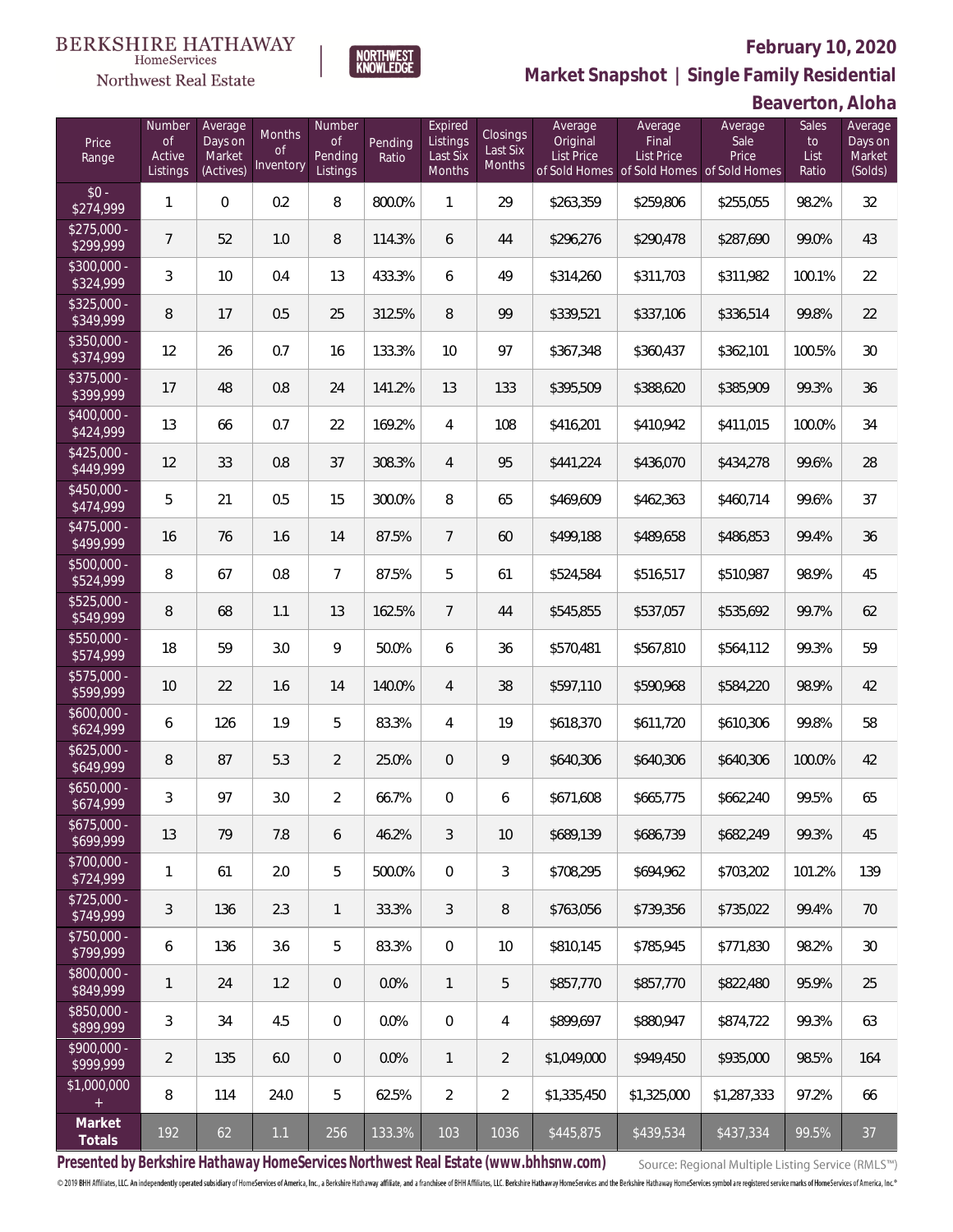#### **BERKSHIRE HATHAWAY** HomeServices



#### **February 10, 2020**

**Market Snapshot | Single Family Residential**

### **Tigard, Tualatin**

| Price<br>Range            | Number<br><b>of</b><br>Active<br>Listings | Average<br>Days on<br>Market<br>(Actives) | Months<br>0f<br>Inventory | Number<br><b>of</b><br>Pending<br>Listings | Pending<br>Ratio | Expired<br>Listings<br>Last Six<br><b>Months</b> | Closings<br>Last Six<br>Months | Average<br>Original<br><b>List Price</b> | Average<br>Final<br>List Price<br>of Sold Homes of Sold Homes | Average<br>Sale<br>Price<br>of Sold Homes | Sales<br>to<br>List<br>Ratio | Average<br>Days on<br>Market<br>(Solds) |
|---------------------------|-------------------------------------------|-------------------------------------------|---------------------------|--------------------------------------------|------------------|--------------------------------------------------|--------------------------------|------------------------------------------|---------------------------------------------------------------|-------------------------------------------|------------------------------|-----------------------------------------|
| $$0 -$<br>\$299,999       | 1                                         | 63                                        | 0.4                       | 4                                          | 400.0%           | 3                                                | 15                             | \$298,305                                | \$291,958                                                     | \$283,208                                 | 97.0%                        | 30                                      |
| \$300,000 -<br>\$324,999  | $\overline{4}$                            | 95                                        | 2.0                       | 5                                          | 125.0%           | $\mathbf{1}$                                     | 12                             | \$329,456                                | \$318,456                                                     | \$310,875                                 | 97.6%                        | 47                                      |
| $$325,000 -$<br>\$349,999 | $\overline{4}$                            | 44                                        | 1.1                       | $7\overline{ }$                            | 175.0%           | $\mathbf{1}$                                     | 22                             | \$349,409                                | \$342,709                                                     | \$339,282                                 | 99.0%                        | 56                                      |
| \$350,000 -<br>\$374,999  | 1                                         | 5                                         | 0.3                       | 6                                          | 600.0%           | $\mathbf{1}$                                     | 23                             | \$369,074                                | \$361,670                                                     | \$360,326                                 | 99.6%                        | 35                                      |
| \$375,000 -<br>\$399,999  | 1                                         | 41                                        | 0.1                       | 11                                         | 1,100.0%         | 5                                                | 59                             | \$401,019                                | \$389,933                                                     | \$387,703                                 | 99.4%                        | 38                                      |
| \$400,000 -<br>\$424,999  | 5                                         | 5                                         | 0.5                       | 10                                         | 200.0%           | $\overline{2}$                                   | 60                             | \$422,475                                | \$411,751                                                     | \$411,201                                 | 99.9%                        | 36                                      |
| $$425,000 -$<br>\$449,999 | 10                                        | 29                                        | 1.3                       | 13                                         | 130.0%           | 5                                                | 48                             | \$442,596                                | \$435,747                                                     | \$436,820                                 | 100.2%                       | 28                                      |
| $$450,000 -$<br>\$474,999 | $\overline{7}$                            | 52                                        | 0.8                       | 13                                         | 185.7%           | 3                                                | 52                             | \$466,556                                | \$459,263                                                     | \$461,356                                 | 100.5%                       | 29                                      |
| $$475,000 -$<br>\$499,999 | 11                                        | 21                                        | 1.3                       | 6                                          | 54.5%            | 3                                                | 52                             | \$498,048                                | \$488,504                                                     | \$486,478                                 | 99.6%                        | 33                                      |
| $$500,000 -$<br>\$524,999 | $\overline{4}$                            | 60                                        | 0.7                       | $\overline{7}$                             | 175.0%           | 5                                                | 33                             | \$517,142                                | \$511,455                                                     | \$509,672                                 | 99.7%                        | 51                                      |
| $$525,000 -$<br>\$549,999 | 11                                        | 60                                        | 1.8                       | 8                                          | 72.7%            | 4                                                | 37                             | \$543,732                                | \$536,687                                                     | \$535,349                                 | 99.8%                        | 35                                      |
| \$550,000 -<br>\$574,999  | 5                                         | 51                                        | 0.9                       | 5                                          | 100.0%           | 6                                                | 32                             | \$572,283                                | \$564,522                                                     | \$560,862                                 | 99.4%                        | 52                                      |
| $$575,000 -$<br>\$599,999 | 8                                         | 36                                        | 1.7                       | 8                                          | 100.0%           | 4                                                | 28                             | \$594,030                                | \$588,632                                                     | \$584,577                                 | 99.3%                        | 55                                      |
| $$600,000 -$<br>\$624,999 | 5                                         | 54                                        | 2.3                       | $\overline{2}$                             | 40.0%            | $\overline{4}$                                   | 13                             | \$625,877                                | \$619,108                                                     | \$615,954                                 | 99.5%                        | 48                                      |
| $$625,000 -$<br>\$649,999 | 10                                        | 69                                        | 5.0                       | 5                                          | 50.0%            | 3                                                | 12                             | \$633,840                                | \$631,602                                                     | \$639,777                                 | 101.3%                       | 30                                      |
| $$650,000 -$<br>\$674,999 | $\overline{2}$                            | 73                                        | 1.7                       | 4                                          | 200.0%           | $\overline{2}$                                   | $\overline{7}$                 | \$670,808                                | \$665,251                                                     | \$665,617                                 | 100.1%                       | 33                                      |
| $$675,000 -$<br>\$699,999 | 11                                        | 70                                        | 3.9                       | $\overline{2}$                             | 18.2%            | 5                                                | 17                             | \$698,360                                | \$693,822                                                     | \$687,426                                 | 99.1%                        | 32                                      |
| $$700,000 -$<br>\$724,999 | 0                                         | N/A                                       | 0.0                       | $\overline{2}$                             | N/A              | $\mathbf 0$                                      | 4                              | \$705,537                                | \$718,358                                                     | \$710,490                                 | 98.9%                        | 74                                      |
| $$725,000 -$<br>\$749,999 | $\boldsymbol{0}$                          | N/A                                       | 0.0                       | $\overline{2}$                             | N/A              | $\mathbf{0}$                                     | 4                              | \$751,225                                | \$741,050                                                     | \$734,875                                 | 99.2%                        | 40                                      |
| $$750,000 -$<br>\$799,999 | 4                                         | 113                                       | 2.4                       | $\mathbf{1}$                               | 25.0%            | 5                                                | 10 <sup>°</sup>                | \$790,805                                | \$784,700                                                     | \$769,725                                 | 98.1%                        | 47                                      |
| $$800,000 -$<br>\$849,999 | 1                                         | 4                                         | 1.0                       | $\mathbf{1}$                               | 100.0%           | $\overline{2}$                                   | 6                              | \$849,442                                | \$838,108                                                     | \$822,000                                 | 98.1%                        | 50                                      |
| $$850,000 -$<br>\$899,999 | $\overline{2}$                            | 92                                        | N/A                       | $\overline{2}$                             | 100.0%           | $\mathbf{1}$                                     | $\mathbf 0$                    | N/A                                      | N/A                                                           | N/A                                       | N/A                          | N/A                                     |
| $$900,000 -$<br>\$949,999 | $\boldsymbol{0}$                          | N/A                                       | 0.0                       | 3                                          | N/A              | $\mathbf{1}$                                     | 1                              | \$959,000                                | \$959,000                                                     | \$922.949                                 | 96.2%                        | 36                                      |
| $$950,000 -$<br>\$999,999 | $\mathbf{1}$                              | 27                                        | 2.0                       | $\overline{0}$                             | 0.0%             | $\overline{2}$                                   | $\mathfrak{Z}$                 | \$1,014,633                              | \$981,233                                                     | \$962,667                                 | 98.1%                        | 70                                      |
| \$1,000,000<br>$+$        | 10                                        | 116                                       | 15.0                      | $\overline{2}$                             | 20.0%            | 5                                                | 4                              | \$1,567,250                              | \$1,534,750                                                   | \$1,487,875                               | 96.9%                        | 53                                      |
| Market<br>Totals          | 118                                       | 57                                        | $1.3\,$                   | 129                                        | 109.3%           | 73                                               | 554                            | \$502,816                                | \$494,740                                                     | \$492,198                                 | 99.5%                        | 39                                      |

**NORTHWEST**<br>KNOWLEDGE

**Presented by Berkshire Hathaway HomeServices Northwest Real Estate (www.bhhsnw.com)**

Source: Regional Multiple Listing Service (RMLS™)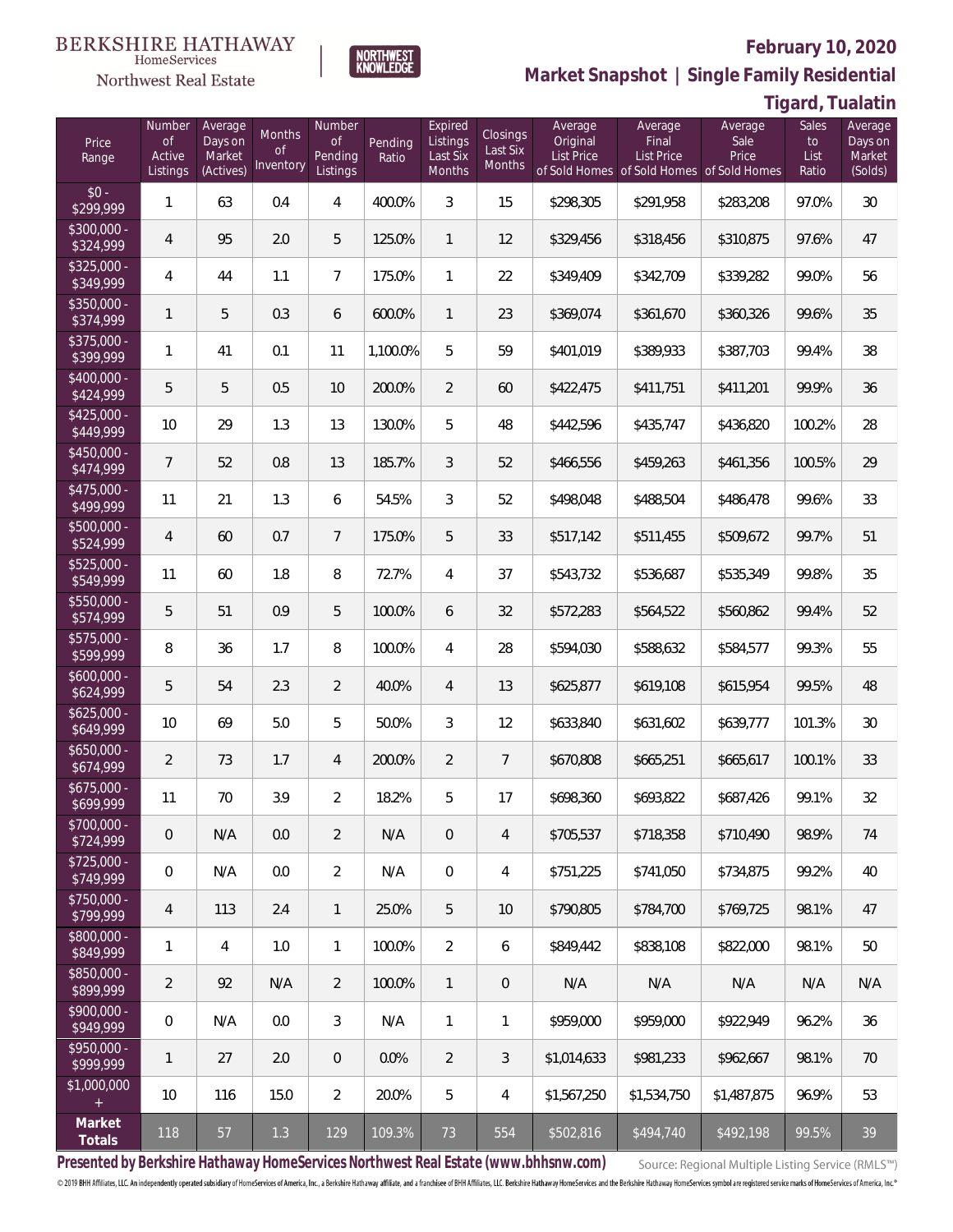

**NORTHWEST**<br>KNOWLEDGE

Northwest Real Estate

**Market Snapshot | Single Family Residential**

**Sherwood**

| Price<br>Range                | Number<br><b>of</b><br>Active<br>Listings | Average<br>Days on<br>Market<br>(Actives) | Months<br>0f<br>Inventory | Number<br>of<br>Pending<br>Listings | Pending<br>Ratio | Expired<br>Listings<br>Last Six<br>Months | <b>Closings</b><br>Last Six<br>Months | Average<br>Original<br><b>List Price</b><br>of Sold Homes | Average<br>Final<br><b>List Price</b><br>of Sold Homes of Sold Homes | Average<br>Sale<br>Price | Sales<br>to<br>List<br>Ratio | Average<br>Days on<br>Market<br>(Solds) |
|-------------------------------|-------------------------------------------|-------------------------------------------|---------------------------|-------------------------------------|------------------|-------------------------------------------|---------------------------------------|-----------------------------------------------------------|----------------------------------------------------------------------|--------------------------|------------------------------|-----------------------------------------|
| $$0 -$<br>\$299,999           | 1                                         | 49                                        | 3.0                       | 3                                   | 300.0%           | $\mathbf{1}$                              | $\overline{2}$                        | \$286,950                                                 | \$282,450                                                            | \$284,950                | 100.9%                       | 74                                      |
| $$300,000 -$<br>\$324,999     | 1                                         | $\overline{4}$                            | 0.7                       | $\overline{0}$                      | 0.0%             | $\mathbf{1}$                              | 9                                     | \$311,617                                                 | \$310,505                                                            | \$312,111                | 100.5%                       | 26                                      |
| $$325,000 -$<br>\$349,999     | 1                                         | 32                                        | 0.6                       | $\overline{2}$                      | 200.0%           | $\overline{0}$                            | 10                                    | \$340,999                                                 | \$338,939                                                            | \$338,369                | 99.8%                        | 28                                      |
| $$350,000 -$<br>\$374,999     | 0                                         | N/A                                       | 0.0                       | 3                                   | N/A              | $\overline{2}$                            | 8                                     | \$377,760                                                 | \$371,397                                                            | \$366,088                | 98.6%                        | 49                                      |
| $$375,000 -$<br>\$399,999     | 1                                         | 26                                        | 0.4                       | 3                                   | 300.0%           | $\mathbf{1}$                              | 16                                    | \$388,712                                                 | \$383,369                                                            | \$384,400                | 100.3%                       | 37                                      |
| $$400,000 -$<br>\$424,999     | 1                                         | 24                                        | 0.3                       | $\mathbf{1}$                        | 100.0%           | $\mathbf{1}$                              | 22                                    | \$420,695                                                 | \$414,255                                                            | \$413,968                | 99.9%                        | 39                                      |
| $$425,000 -$<br>\$449,999     | 0                                         | N/A                                       | 0.0                       | $\mathbf{1}$                        | N/A              | $\mathbf{1}$                              | 18                                    | \$440,028                                                 | \$435,750                                                            | \$436,239                | 100.1%                       | 25                                      |
| $$450,000 -$<br>\$474,999     | 0                                         | N/A                                       | 0.0                       | 3                                   | N/A              | $\overline{0}$                            | 11                                    | \$479,132                                                 | \$469,990                                                            | \$461,636                | 98.2%                        | 46                                      |
| $$475,000 -$<br>\$499,999     | 0                                         | N/A                                       | 0.0                       | $\mathbf{1}$                        | N/A              | $\overline{0}$                            | 15                                    | \$492,007                                                 | \$486,720                                                            | \$485,360                | 99.7%                        | 36                                      |
| $$500,000 -$<br>\$524,999     | 1                                         | 6                                         | 0.7                       | $\mathbf{1}$                        | 100.0%           | $\overline{0}$                            | 9                                     | \$525,247                                                 | \$517,028                                                            | \$510,889                | 98.8%                        | 35                                      |
| $$525,000 -$<br>\$549,999     | 1                                         | $\overline{4}$                            | 0.7                       | $\overline{2}$                      | 200.0%           | $\Omega$                                  | 9                                     | \$545,603                                                 | \$542,820                                                            | \$538,322                | 99.2%                        | 23                                      |
| \$550,000 -<br>\$574,999      | $\overline{2}$                            | 67                                        | 6.0                       | $\mathbf{1}$                        | 50.0%            | $\overline{0}$                            | $\overline{2}$                        | \$533,950                                                 | \$533,950                                                            | \$552,250                | 103.4%                       | $\overline{2}$                          |
| \$575,000 -<br>\$599,999      | $\overline{2}$                            | 55                                        | 1.3                       | $\mathbf{1}$                        | 50.0%            | $\mathbf{1}$                              | 9                                     | \$593,600                                                 | \$588,600                                                            | \$587,300                | 99.8%                        | 46                                      |
| $$600,000 -$<br>\$624,999     | 1                                         | 199                                       | 1.0                       | $\overline{2}$                      | 200.0%           | $\overline{0}$                            | 6                                     | \$620,633                                                 | \$614,973                                                            | \$609,173                | 99.1%                        | 21                                      |
| $$625,000 -$<br>\$649,999     | 1                                         | 38                                        | 1.0                       | 5                                   | 500.0%           | $\mathbf{1}$                              | 6                                     | \$650,487                                                 | \$639,503                                                            | \$635,337                | 99.3%                        | 53                                      |
| $$650,000 -$<br>\$674,999     | 1                                         | 57                                        | 6.0                       | $\overline{0}$                      | 0.0%             | $\overline{0}$                            | $\mathbf{1}$                          | \$699,900                                                 | \$699,900                                                            | \$665,000                | 95.0%                        | 54                                      |
| $$675,000 -$<br>\$699,999     | 0                                         | N/A                                       | 0.0                       | 4                                   | N/A              | $\overline{0}$                            | $\mathbf{1}$                          | \$699,900                                                 | \$699,900                                                            | \$690,774                | 98.7%                        | 56                                      |
| \$700,000 -<br>\$724,999      | 0                                         | N/A                                       | 0.0                       | $\mathbf{1}$                        | N/A              | $\theta$                                  | $\mathbf{1}$                          | \$769,000                                                 | \$739,900                                                            | \$714,000                | 96.5%                        | 114                                     |
| $$725,000 -$<br>\$749,999     | $\mathbf{1}$                              | 26                                        | 3.0                       | $\mathbf{1}$                        | 100.0%           | $\overline{0}$                            | $\overline{2}$                        | \$787,450                                                 | \$762,450                                                            | \$728,750                | 95.6%                        | 130                                     |
| $$750,000 -$<br>\$799,999     | $\mathbf 0$                               | N/A                                       | 0.0                       | $\overline{2}$                      | N/A              | $\mathbf{1}$                              | $\overline{2}$                        | \$795,000                                                 | \$782,500                                                            | \$765,000                | 97.8%                        | 51                                      |
| $$800,000 -$<br>\$899,999     | $\overline{2}$                            | 151                                       | 3.0                       | $\mathbf 0$                         | 0.0%             | $\boldsymbol{0}$                          | 4                                     | \$894,950                                                 | \$860,950                                                            | \$854,975                | 99.3%                        | 140                                     |
| $$900,000 -$<br>\$999,999     | 6                                         | 90                                        | 7.2                       | $\mathbf{1}$                        | 16.7%            | $\mathbf{1}$                              | 5                                     | \$1,010,000                                               | \$992,800                                                            | \$960,800                | 96.8%                        | 47                                      |
| $$1,000,000 -$<br>\$1,249,999 | $\overline{2}$                            | 54                                        | 2.4                       | $\mathbf 0$                         | 0.0%             | $\overline{2}$                            | 5                                     | \$1,192,778                                               | \$1,157,778                                                          | \$1,095,400              | 94.6%                        | 110                                     |
| $$1,250,000 -$<br>\$1,499,999 | 6                                         | 119                                       | 9.0                       | $\mathbf{1}$                        | 16.7%            | $\mathbf{1}$                              | $\overline{4}$                        | \$1,346,250                                               | \$1,327,500                                                          | \$1,293,750              | 97.5%                        | 59                                      |
| \$1,500,000<br>$+$            | 6                                         | 189                                       | 18.0                      | $\overline{4}$                      | 66.7%            | $\mathfrak{Z}$                            | $\overline{2}$                        | \$1,675,000                                               | \$1,675,000                                                          | \$1,522,500              | 90.9%                        | 44                                      |
| Market<br>Totals              | 37                                        | 95                                        | $1.2\,$                   | 43                                  | 116.2%           | 17                                        | 179                                   | \$548,566                                                 | \$540,775                                                            | \$533,173                | 98.6%                        | 43                                      |

**Presented by Berkshire Hathaway HomeServices Northwest Real Estate (www.bhhsnw.com)**

Source: Regional Multiple Listing Service (RMLS™)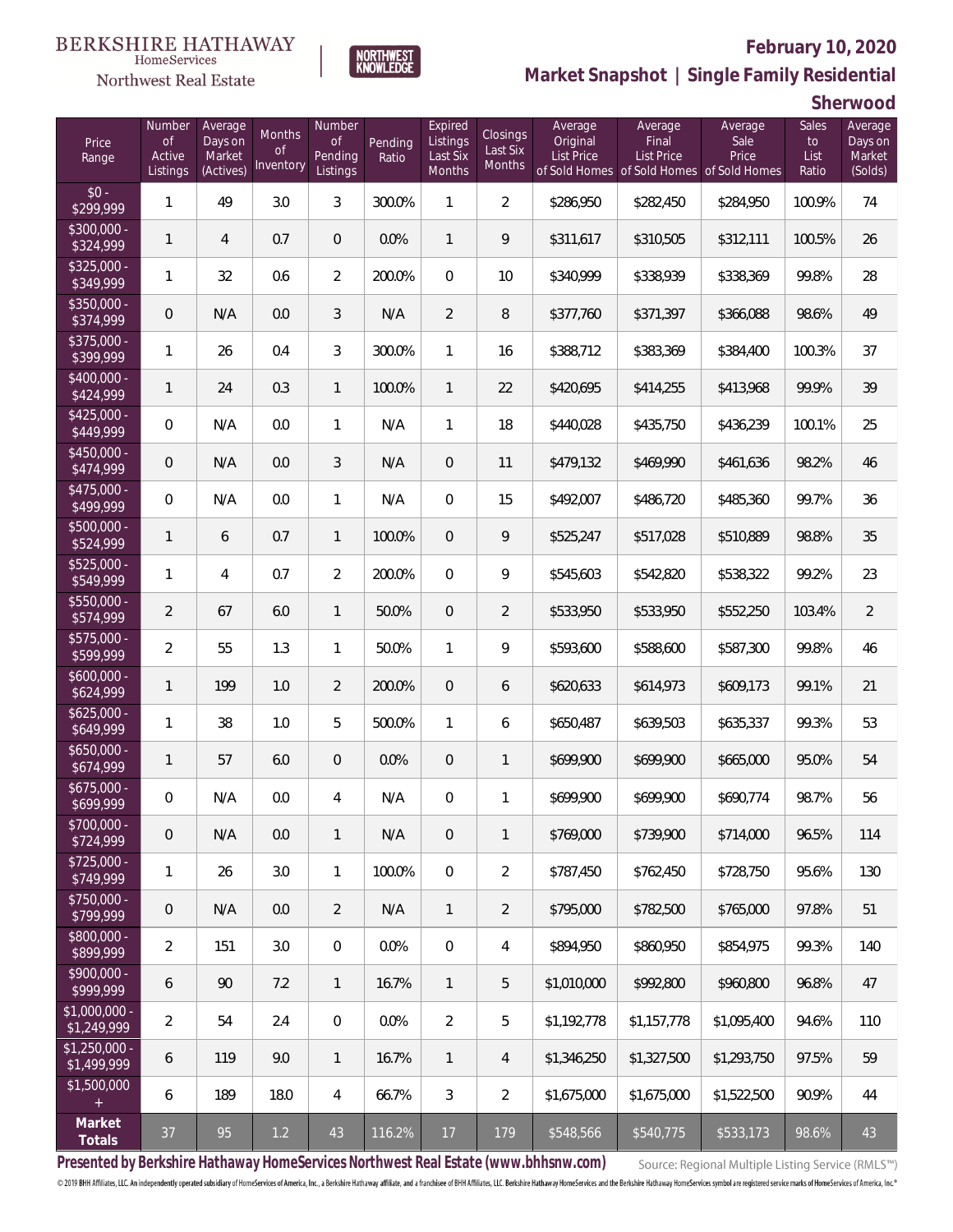

 $\label{lem:sevices} \textsc{Home} \textsc{Service} \textsc{s}$ 

**Market Snapshot | Single Family Residential**

#### **Wilsonville**

| Price<br>Range            | Number<br>of<br>Active<br>Listings | Average<br>Days on<br>Market<br>(Actives) | Months<br>0f<br>Inventory | Number<br>Οf<br>Pending<br>Listings | Pending<br>Ratio | Expired<br>Listings<br>Last Six<br><b>Months</b> | Closings<br>Last Six<br><b>Months</b> | Average<br>Original<br><b>List Price</b> | Average<br>Final<br>List Price<br>of Sold Homes of Sold Homes of Sold Homes | Average<br>Sale<br>Price | Sales<br>to<br>List<br>Ratio | Average<br>Days on<br>Market<br>(Solds) |
|---------------------------|------------------------------------|-------------------------------------------|---------------------------|-------------------------------------|------------------|--------------------------------------------------|---------------------------------------|------------------------------------------|-----------------------------------------------------------------------------|--------------------------|------------------------------|-----------------------------------------|
| $$0 -$<br>\$299,999       | 0                                  | N/A                                       | 0.0                       | $\overline{0}$                      | N/A              | $\overline{0}$                                   | $\overline{2}$                        | \$290,950                                | \$278,700                                                                   | \$278,950                | 100.1%                       | 86                                      |
| $$300,000 -$<br>\$324,999 | $\overline{2}$                     | 107                                       | 4.0                       | $\overline{2}$                      | 100.0%           | 1                                                | 3                                     | \$330,000                                | \$314,630                                                                   | \$309,551                | 98.4%                        | 74                                      |
| $$325,000 -$<br>\$349,999 | 0                                  | N/A                                       | 0.0                       | 3                                   | N/A              | $\overline{0}$                                   | $\overline{2}$                        | \$338,950                                | \$338,950                                                                   | \$335,200                | 98.9%                        | 25                                      |
| \$350,000 -<br>\$374,999  | 4                                  | 40                                        | 3.0                       | $\mathbf{1}$                        | 25.0%            | $\overline{0}$                                   | 8                                     | \$367,486                                | \$365,499                                                                   | \$363,684                | 99.5%                        | $\,9$                                   |
| $$375,000 -$<br>\$399,999 | $\overline{2}$                     | 31                                        | 0.7                       | $\overline{2}$                      | 100.0%           | 1                                                | 18                                    | \$394,157                                | \$391,379                                                                   | \$388,457                | 99.3%                        | 29                                      |
| \$400,000 -<br>\$424,999  | 1                                  | $\overline{4}$                            | 0.4                       | 3                                   | 300.0%           | $\overline{4}$                                   | 17                                    | \$419,841                                | \$413,200                                                                   | \$411,024                | 99.5%                        | 37                                      |
| $$425,000 -$<br>\$449,999 | 5                                  | 21                                        | 2.3                       | $\overline{2}$                      | 40.0%            | $\overline{4}$                                   | 13                                    | \$440,100                                | \$435,569                                                                   | \$435,692                | 100.0%                       | 28                                      |
| \$450,000 -<br>\$474,999  | 1                                  | 6                                         | 0.3                       | 5                                   | 500.0%           | $\overline{4}$                                   | 19                                    | \$469,326                                | \$462,437                                                                   | \$459,611                | 99.4%                        | 34                                      |
| $$475,000 -$<br>\$499,999 | 3                                  | 30                                        | 0.8                       | $\overline{4}$                      | 133.3%           | $\overline{4}$                                   | 22                                    | \$501,854                                | \$492,995                                                                   | \$488,373                | 99.1%                        | 58                                      |
| \$500,000 -<br>\$524,999  | $\overline{2}$                     | 216                                       | 0.8                       | $\mathbf{1}$                        | 50.0%            | 1                                                | 15                                    | \$527,986                                | \$515,406                                                                   | \$512,153                | 99.4%                        | 62                                      |
| \$525,000 -<br>\$549,999  | 3                                  | 201                                       | 1.2                       | 10                                  | 333.3%           | $\mathbf{1}$                                     | 15                                    | \$539,799                                | \$538,626                                                                   | \$535,836                | 99.5%                        | 28                                      |
| \$550,000 -<br>\$574,999  | 3                                  | 50                                        | 3.0                       | 3                                   | 100.0%           | $\mathbf{1}$                                     | 6                                     | \$570,467                                | \$558,717                                                                   | \$556,868                | 99.7%                        | 36                                      |
| \$575,000 -<br>\$599,999  | 6                                  | 104                                       | 6.0                       | $\overline{0}$                      | 0.0%             | 1                                                | 6                                     | \$592,458                                | \$587,317                                                                   | \$586,283                | 99.8%                        | 90                                      |
| $$600,000 -$<br>\$624,999 | 4                                  | 96                                        | 3.4                       | 3                                   | 75.0%            | $\mathbf{1}$                                     | $\overline{7}$                        | \$640,186                                | \$627,386                                                                   | \$617,757                | 98.5%                        | 57                                      |
| $$625,000 -$<br>\$649,999 | $\overline{2}$                     | 134                                       | 2.0                       | $\mathbf{1}$                        | 50.0%            | $\overline{0}$                                   | 6                                     | \$663,950                                | \$648,550                                                                   | \$638,067                | 98.4%                        | 38                                      |
| $$650,000 -$<br>\$674,999 | 1                                  | 160                                       | 2.0                       | $\overline{2}$                      | 200.0%           | $\overline{0}$                                   | 3                                     | \$671,333                                | \$662,667                                                                   | \$654,667                | 98.8%                        | 41                                      |
| $$675,000 -$<br>\$699,999 | 1                                  | 96                                        | 6.0                       | 1                                   | 100.0%           | 1                                                | 1                                     | \$725,000                                | \$699,500                                                                   | \$690,000                | 98.6%                        | 46                                      |
| $$700,000 -$<br>\$724,999 | 0                                  | N/A                                       | N/A                       | $\overline{0}$                      | N/A              | $\overline{0}$                                   | 0                                     | N/A                                      | N/A                                                                         | N/A                      | N/A                          | N/A                                     |
| $$725,000 -$<br>\$749,999 | 0                                  | N/A                                       | 0.0                       | $\mathbf{0}$                        | N/A              | $\overline{0}$                                   | $\overline{2}$                        | \$744,900                                | \$739,900                                                                   | \$734,500                | 99.3%                        | 43                                      |
| $$750,000 -$<br>\$774,999 | 2                                  | 71                                        | N/A                       | $\overline{0}$                      | 0.0%             | $\mathbf{0}$                                     | 0                                     | N/A                                      | N/A                                                                         | N/A                      | N/A                          | N/A                                     |
| $$775,000 -$<br>\$799,999 | 4                                  | 45                                        | 24.0                      | $\overline{0}$                      | 0.0%             | $\overline{0}$                                   | 1                                     | \$775,000                                | \$775,000                                                                   | \$793,000                | 102.3%                       | $\overline{7}$                          |
| \$800,000 -<br>\$824,999  | $\mathbf 0$                        | N/A                                       | N/A                       | $\mathbf{1}$                        | N/A              | $\mathbf{1}$                                     | 0                                     | N/A                                      | N/A                                                                         | N/A                      | N/A                          | N/A                                     |
| $$825,000 -$<br>\$849,999 | $\overline{2}$                     | 80                                        | N/A                       | $\overline{0}$                      | 0.0%             | $\mathbf{0}$                                     | 0                                     | N/A                                      | N/A                                                                         | N/A                      | N/A                          | N/A                                     |
| $$850,000 -$<br>\$899,999 | 4                                  | 55                                        | 12.0                      | $\overline{0}$                      | 0.0%             | $\overline{2}$                                   | 2                                     | \$1,002,000                              | \$877,500                                                                   | \$852,500                | 97.2%                        | 102                                     |
| \$900,000<br>$+$          | 9                                  | 107                                       | 6.0                       | 3                                   | 33.3%            | $\overline{7}$                                   | 9                                     | \$1,445,932                              | \$1,379,254                                                                 | \$1,293,322              | 93.8%                        | 73                                      |
| Market<br>Totals          | 61                                 | 82                                        | 2.1                       | 47                                  | 77.0%            | 34                                               | 177                                   | \$545,659                                | \$534,165                                                                   | \$526,436                | 98.6%                        | 44                                      |

**Presented by Berkshire Hathaway HomeServices Northwest Real Estate (www.bhhsnw.com)**

Source: Regional Multiple Listing Service (RMLS™)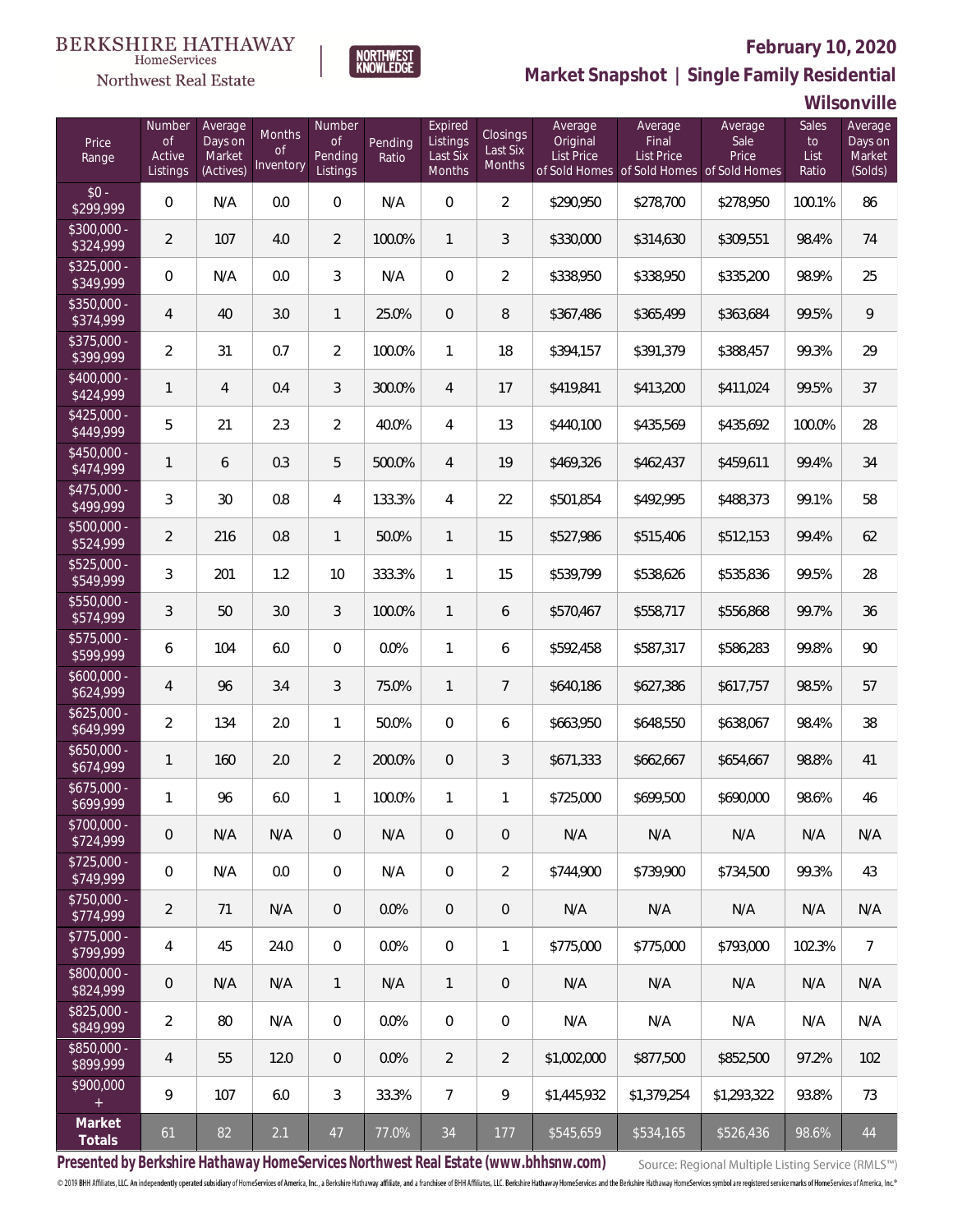#### BERKSHIRE HATHAWAY HomeServices



### **February 10, 2020**

**Market Snapshot | Single Family Residential**

**Hillsboro**

| Price<br>Range            | Number<br>of<br>Active<br>Listings | Average<br>Days on<br>Market<br>(Actives) | Months<br>0f<br>Inventory | Number<br>Οf<br><b>Pending</b><br>Listings | Pending<br>Ratio | Expired<br>Listings<br>Last Six<br>Months | Closings<br>Last Six<br>Months | Average<br>Original<br><b>List Price</b> | Average<br>Final<br>List Price<br>of Sold Homes of Sold Homes of Sold Homes | Average<br>Sale<br>Price | Sales<br>to<br>List<br>Ratio | Average<br>Days on<br>Market<br>(Solds) |
|---------------------------|------------------------------------|-------------------------------------------|---------------------------|--------------------------------------------|------------------|-------------------------------------------|--------------------------------|------------------------------------------|-----------------------------------------------------------------------------|--------------------------|------------------------------|-----------------------------------------|
| $$0 -$<br>\$249,999       | 1                                  | 172                                       | 1.5                       | $\overline{0}$                             | 0.0%             | 1                                         | $\overline{4}$                 | \$261,000                                | \$223,475                                                                   | \$190,000                | 85.0%                        | 115                                     |
| $$250.000 -$<br>\$274,999 | 1                                  | 4                                         | 1.0                       | $\overline{2}$                             | 200.0%           | $\overline{0}$                            | 6                              | \$277,283                                | \$268,950                                                                   | \$262,167                | 97.5%                        | 49                                      |
| $$275,000 -$<br>\$299,999 | 4                                  | 76                                        | 1.4                       | 9                                          | 225.0%           | 4                                         | 17                             | \$289,309                                | \$285,785                                                                   | \$286,028                | 100.1%                       | 27                                      |
| $$300,000 -$<br>\$324,999 | 4                                  | 15                                        | 0.9                       | 9                                          | 225.0%           | $\mathbf{1}$                              | 27                             | \$317,043                                | \$313,752                                                                   | \$312,922                | 99.7%                        | 30                                      |
| $$325,000 -$<br>\$349,999 | 7                                  | 91                                        | 0.7                       | 21                                         | 300.0%           | $\overline{4}$                            | 61                             | \$344,870                                | \$338,166                                                                   | \$337,820                | 99.9%                        | 34                                      |
| \$350,000 -<br>\$374,999  | $7\overline{ }$                    | 53                                        | 0.4                       | 11                                         | 157.1%           | 8                                         | 95                             | \$369,273                                | \$363,295                                                                   | \$361,623                | 99.5%                        | 33                                      |
| $$375,000 -$<br>\$399,999 | 19                                 | 31                                        | 1.2                       | 29                                         | 152.6%           | 10                                        | 97                             | \$405,151                                | \$397,795                                                                   | \$386,718                | 97.2%                        | 38                                      |
| $$400,000 -$<br>\$424,999 | 6                                  | 47                                        | 0.5                       | 15                                         | 250.0%           | $7\overline{ }$                           | 73                             | \$417,486                                | \$410,599                                                                   | \$410.455                | 100.0%                       | 32                                      |
| $$425,000 -$<br>\$449,999 | 9                                  | 35                                        | 1.0                       | 13                                         | 144.4%           | 8                                         | 55                             | \$437,655                                | \$432,642                                                                   | \$434,002                | 100.3%                       | 36                                      |
| $$450,000 -$<br>\$474,999 | 6                                  | 76                                        | 0.7                       | 14                                         | 233.3%           | 9                                         | 49                             | \$463,479                                | \$461,108                                                                   | \$461.605                | 100.1%                       | 29                                      |
| $$475,000 -$<br>\$499,999 | 11                                 | 69                                        | 1.8                       | 9                                          | 81.8%            | 5                                         | 37                             | \$499,498                                | \$490,624                                                                   | \$485,319                | 98.9%                        | 43                                      |
| $$500,000 -$<br>\$524,999 | 5                                  | 10                                        | 0.8                       | 11                                         | 220.0%           | $\overline{0}$                            | 36                             | \$521,269                                | \$515,011                                                                   | \$511,641                | 99.3%                        | 49                                      |
| \$525,000 -<br>\$549,999  | 5                                  | 82                                        | 0.9                       | 16                                         | 320.0%           | 3                                         | 32                             | \$547,330                                | \$539,700                                                                   | \$538,846                | 99.8%                        | 65                                      |
| $$550,000 -$<br>\$574,999 | $\overline{7}$                     | 117                                       | 1.8                       | 10                                         | 142.9%           | 3                                         | 24                             | \$566,435                                | \$561,227                                                                   | \$560,919                | 99.9%                        | 37                                      |
| \$575,000 -<br>\$599,999  | 10                                 | 106                                       | 3.3                       | 12                                         | 120.0%           | 4                                         | 18                             | \$602,699                                | \$589,310                                                                   | \$587,212                | 99.6%                        | 80                                      |
| $$600,000 -$<br>\$624,999 | 8                                  | 60                                        | 4.0                       | $\, 8$                                     | 100.0%           | $\overline{2}$                            | 12                             | \$627,837                                | \$618,487                                                                   | \$612,516                | 99.0%                        | 51                                      |
| $$625,000 -$<br>\$649,999 | 6                                  | 106                                       | 4.5                       | 3                                          | 50.0%            | 1                                         | 8                              | \$666,931                                | \$649,431                                                                   | \$641,256                | 98.7%                        | 126                                     |
| $$650,000 -$<br>\$674,999 | 1                                  | 38                                        | 2.0                       | $\overline{0}$                             | 0.0%             | $\overline{0}$                            | 3                              | \$675,733                                | \$669,900                                                                   | \$658,267                | 98.3%                        | 57                                      |
| $$675,000 -$<br>\$699,999 | 3                                  | 112                                       | 3.0                       | 4                                          | 133.3%           | 0                                         | 6                              | \$698,267                                | \$686,100                                                                   | \$683,083                | 99.6%                        | 53                                      |
| $$700,000 -$<br>\$749,999 | 6                                  | 64                                        | 4.5                       | 5                                          | 83.3%            | $\mathbf{1}$                              | 8                              | \$729,935                                | \$714,935                                                                   | \$719,396                | 100.6%                       | 41                                      |
| $$750,000 -$<br>\$799,999 | $\overline{0}$                     | N/A                                       | 0.0                       | 4                                          | N/A              | $\mathbf{1}$                              | 4                              | \$784,475                                | \$781,975                                                                   | \$774.225                | 99.0%                        | 62                                      |
| $$800,000 -$<br>\$849,999 | 4                                  | 206                                       | 12.0                      | 6                                          | 150.0%           | $\overline{0}$                            | $\overline{2}$                 | \$867,450                                | \$842,450                                                                   | \$837,500                | 99.4%                        | 97                                      |
| $$850,000 -$<br>\$899,999 | 3                                  | 218                                       | 3.0                       | 3                                          | 100.0%           | 0                                         | 6                              | \$886,150                                | \$877,817                                                                   | \$864,167                | 98.4%                        | 62                                      |
| $$900,000 -$<br>\$999,999 | 3                                  | 121                                       | 4.5                       | 3                                          | 100.0%           | 3                                         | 4                              | \$935,500                                | \$922,975                                                                   | \$931,511                | 100.9%                       | 26                                      |
| \$1,000,000               | 8                                  | 133                                       | 6.9                       | $\overline{2}$                             | 25.0%            | $\overline{7}$                            | $\overline{7}$                 | \$1,224,286                              | \$1,265,950                                                                 | \$1,233,389              | 97.4%                        | 50                                      |
| Market<br>Totals          | 144                                | 77                                        | 1.3                       | 219                                        | 152.1%           | 82                                        | 691                            | \$456,576                                | \$450,167                                                                   | \$446,954                | 99.3%                        | 41                                      |

**NORTHWEST**<br>KNOWLEDGE

**Presented by Berkshire Hathaway HomeServices Northwest Real Estate (www.bhhsnw.com)**

Source: Regional Multiple Listing Service (RMLS™)